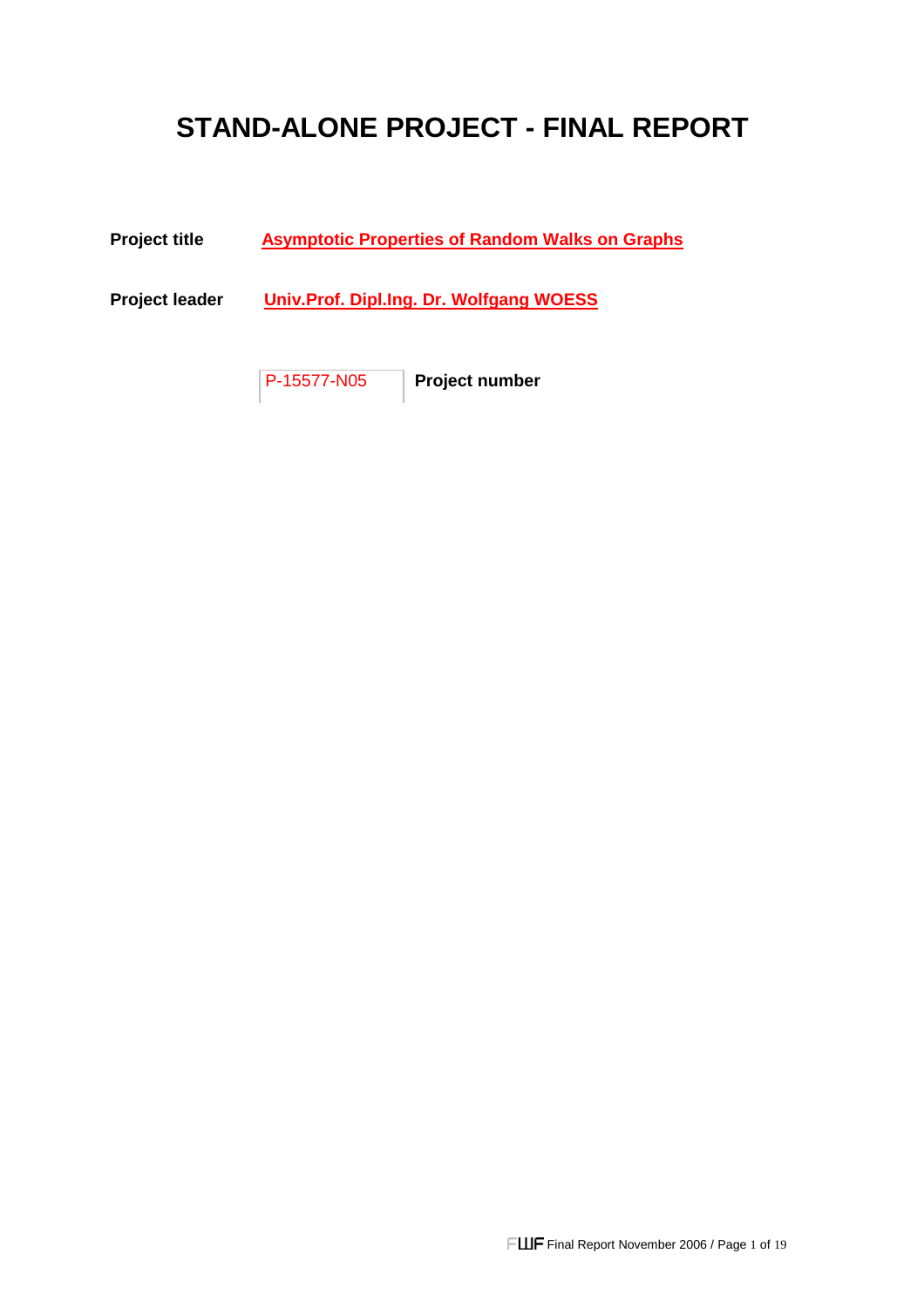## **1. Summary for public relations work**

A random walk is a random process on a graph (network), where a particle (walker) moves randomly from point to point. Randomness is provided by a transition matrix which encodes the probabilities to move to a next point, given the actual position. These probabilities are assumed to be adapted to the underlying graph structure by some conditions that have to be specified from case to case. The general theme of the project has been the study of the interplay between structural (geometric, combinatorial, or algebraic) properties of the graph, which is assumed infinite here, and probabilistic as well as analytic features of the random walk: what can we deduce from the type of structure about the behaviour of the random process, and vice versa, what do properties of the latter tell us about the underlying structure ? The interested reader may look at an introductory article by Woess (in German) and a more advanced overview by Saloff-Coste (published in the Notices of the A.M.S), both available online at www.math.tugraz.at/~woess/#research, or also the advanced monograph by Woess, "Random Walks on Infinite Graphs and Groups", Cambridge Univ. Press, 2000.

Among the achievements of the project, let me outline the subject of lamplighter random walks. In this case, in addition to the moves on the graph, there is a "lamp" at each point. Initially, all lamps are "off", and when the walker moves along, he chooses randomly at each step whether to switch the lamp where he stands or to leave it as it is. In order to understand the process, one has to consider a higher level "lamplighter graph" where one keeps track both of the actual walker's position and the configuration of lamps that are switched on. In the typical situation when the base graph is a two-way-infinite line, we made a little breakthrough thanks to a precise understanding of the geometry of the associated lamplighter graph: it is a Diestel-Leader graph, horocyclic product of two homogenous trees.

This allowed us to describe precisely the harmonic functions of the random walk (i.e., its potential theory) via the Martin boundary, to introduce an explicit method for computing the spectrum of the transition operator, and the asymptotic behaviour of n-step transition probabilities. This was done for Diestel-Leader graphs in general, and subsequently, we introduced horocyclic products of an arbitrary number of trees and exhibited many of their interesting features. One of them is that the transition operator always has pure point spectrum.

Further highlights of the project concern cogrowth and non-backtracking random walks, and asymptotics of random walks on trees with a "fractal" structure.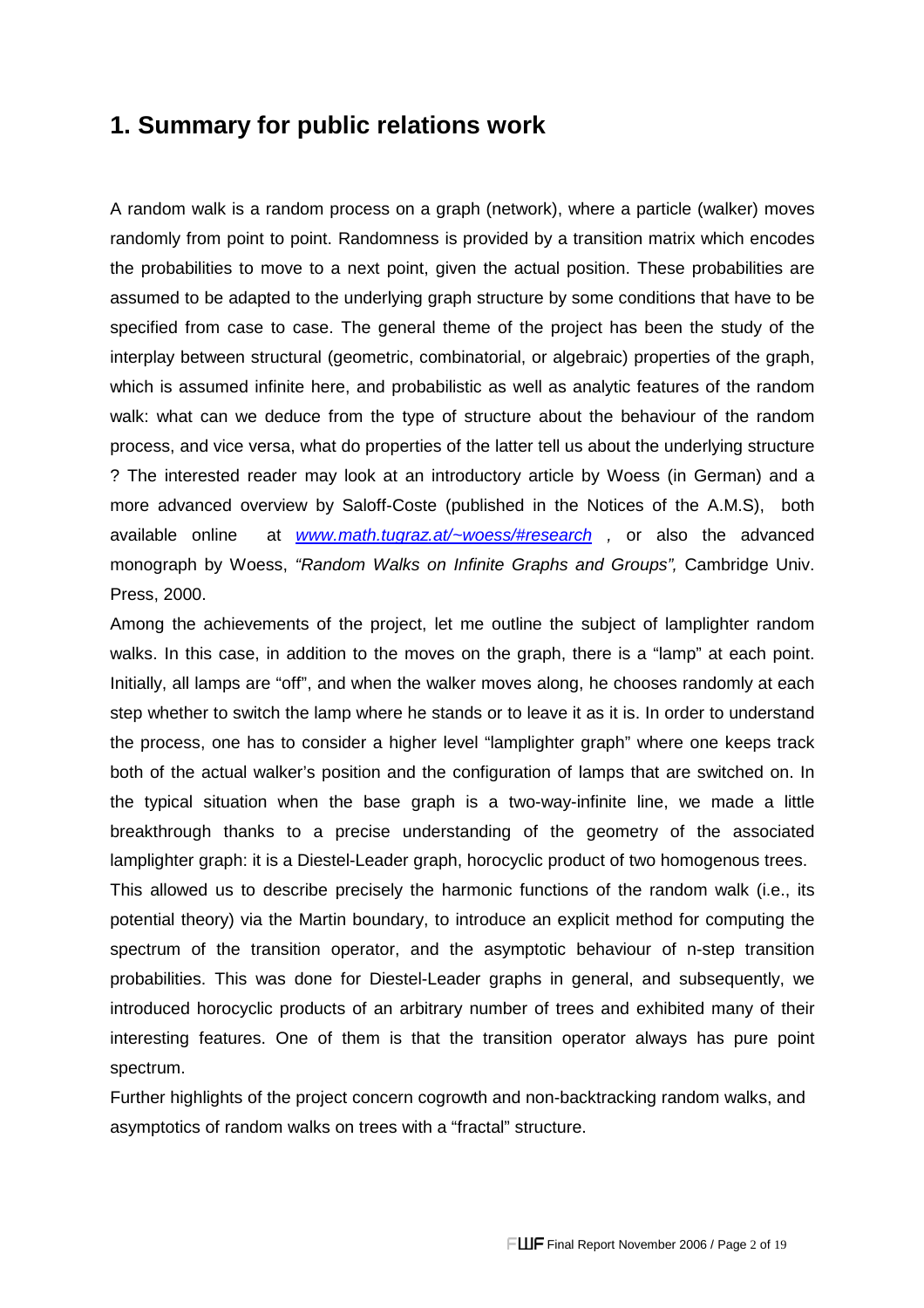Eine Irrfahrt (random walk) ist ein Zufallsprozess auf einem Graphen (Netzwerk), wo sich ein Partikel (walker) zufällig von Punkt zu Punkt bewegt. Der Zufall wird hierbei durch eine Übergangsmatrix beschrieben. Bei gegebener aktueller Position gibt diese die Wahrscheinlichkeiten an, mit denen sich das Partikel im nächsten Schritt zu einem der anderen Punkte bewegt. Es wird vorausgesetzt, dass diese Übergangswahrscheinlichkeiten an die zugrunde liegende Graphenstruktur durch fallweise zu spezifizierende Bedingungen angepasst sind. Das generelle Thema des Projektes ist das Studium des Zusammenhanges zwischen (geometrischen, kombinatorischen oder algebraischen) Eigenschaften des Graphen (der hier stets unendlich viele Punkte hat) und probabilistischen sowie analytischen Eigenschaften der Irrfahrt: was können wir aus der Art der Struktur über das Verhalten des Zufallsprozesses schließen, und umgekehrt, was folgern wir aus Eigenschaften des letzteren über die zugrunde liegende Struktur ? Der interessierte Leser kann einen Einführungsartikel von Woess sowie einen anspruchsvolleren Überblick von Saloff-Coste (publiziert in den Notices of the A.M.S.) lesen, die beide online zugänglich sind unter www.math.tugraz.at/~woess/#research, oder die Monographie von Woess, "Random Walks on Infinite Graphs and Groups", Cambridge Univ. Press, 2000.

Von den Resultaten des Projektes möchte ich hier das Thema der "lamplighter" Irrfahrten näher beschreiben. Zusätzlich zu der Bewegung auf dem Graphen befindet sich in jedem Punkt eine "Lampe". Anfangs sind alle Lampen "ausgeschaltet", und während sich das Partikel (der "Lampenanzünder") bewegt, wird die Lampe am aktuellen Punkt nach dem Zufallsprinzip ein- oder ausgeschaltet.Um diesen Zufallsprozess zu beschreiben, muss man einen übergeordneten "lamplighter"-Graphen betrachten, der sowohl die aktuelle Position des Partikels beschreibt wie auch die Konfiguration der gerade eingeschalteten Lampen. In der typischen Situation wo der Basisgraph der zweseitig unendliche Pfad ist, gelang im Projekt ein kleiner Durchbruch dank einem genauen Verständins der Geometrie des zugeordneten "lamplighter"-Graphen: Es ist ein Diestel-Leader-Graph, das horozyklische Produkt zweier homogener Bäume. Das hat es uns möglich gemacht, die harmonischen Funktionen (d.i., die Potentialtheorie) der Irrfahrt über den Martinrand genau zu beschreiben. Weiters haben wir eine explizite Methode erarbeitet, um das Spektrum des Übergangsoperators und die Asymptotik der n-Schritt-Übergangswahrscheinlichkeiten zu berechnen. Dies wurde für Diestel-Leader-Graphen gemacht, und in der Folge haben wir horozyklische Produkte einer beliebigen Zahl homogener Bäume eingeführt und eine Vielzahl interessanter Eigenschaften nachgewiesen. Eine ist, dass der Übergangsoperator immer ein pures Punktspektrum hat.

Weitere "highlights" des Projektes betreffen Co-Wachstum von Graphen und Irrfahrten ohne Umkehrschritte, sowie die Asymptotik von "random walks" auf einer Klasse von Bäumen mit "fraktaler" Struktur.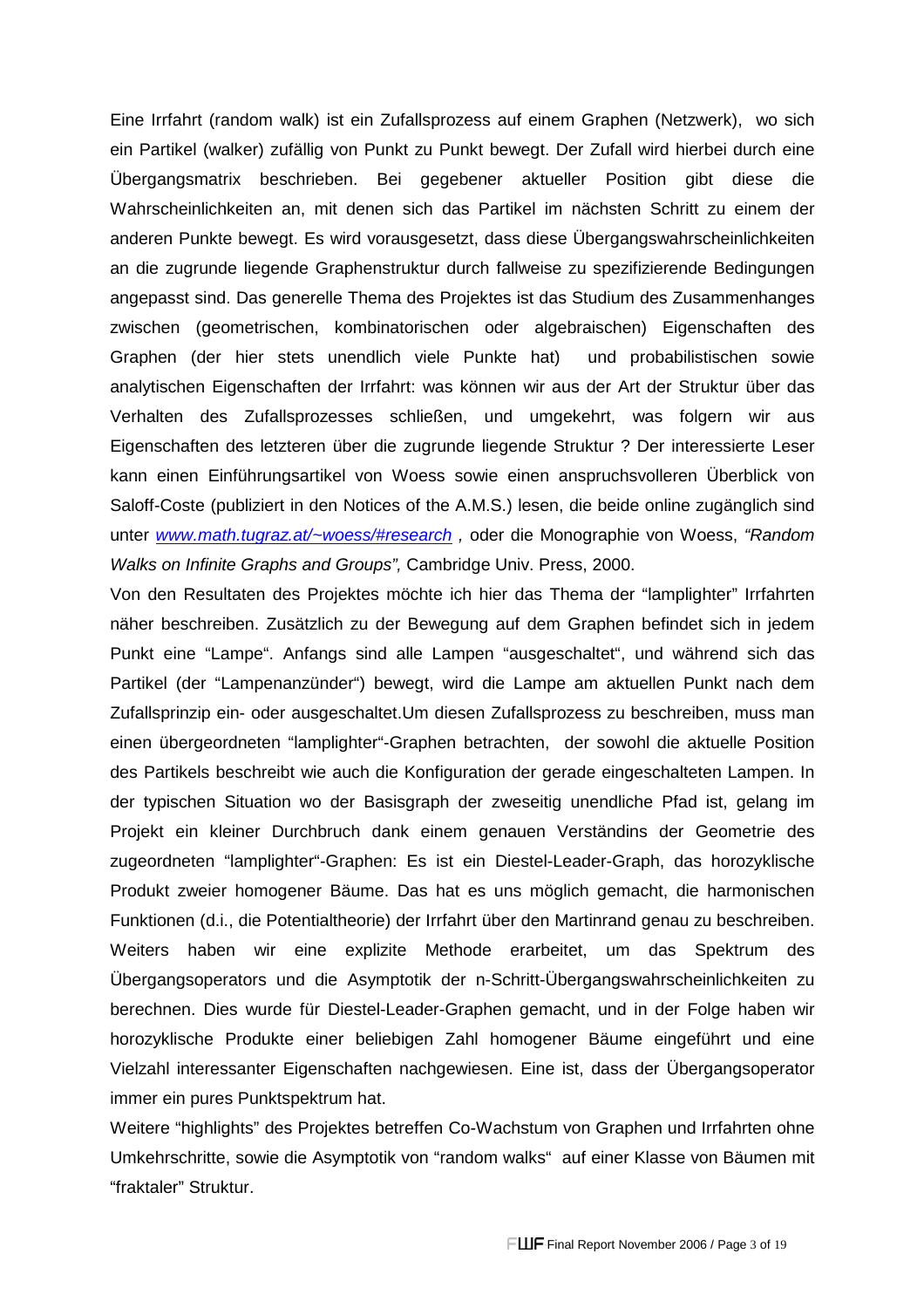## **2. Brief project report**

### **2.1 Report on the scientific work**

#### 2.1.1 Overall scientific concept and goals

I recall briefly the main line of the project proposal, which is still available under http://www.math.tugraz.at/~woess/fwf.ps . The basic theme has been the study of the interplay of probabilistic and analytic properties of random walks with the structure theory of the underlying state space (typically an infinite graph or group). This follows the main spirit of the - quite successful - monograph by Woess, Random Walks on Infinite Graphs and Groups (Cambridge Univ. Press, 2000), with emphasis on a set of specific sub-topics. Those outlined in the proposal were random walks on: (A) trees with finitely many cone types, (B) context free graphs, (C) free products and transitive graphs with infinitely many ends, (D) products of certain trees, (E) the Diestel-Leader graphs. A detailed description of the respective achievements will follow below, but it can be anticipated that the work on topic (E) and more or less directly related questions was highly successful, leaving the other themes somewhat behind.

In addressing the question "was there a change of direction in the field between the start and the end of the project?", the answer is "no" as far as the general subject is concerned, but "yes" in the detailed sub-topics. The reason is two-fold. First, new ("hot") topics were of course not neglected, but rather - in correspondence with the competences of the involved persons - included in the research. Second, in the employment of project personnel it has been my explicit strategy to give preference to the best candidates and their competences, possibly at the cost to make slight deviations from the initially proposed tracks and to include additional aspects. Specifically, this concerns primarily the collaboration on cogrowth and random walk with R. Ortner on one hand, and an increased emphasis on aspects of Harmonic Analysis in the work of M. Neuhauser.

#### 2.1.2 Duration, personnel, results, and highlights of the project

(The FWF guidelines suggest to separate those points, but the evolution of the project makes it preferable to maintain a strong link between personnel and description of the results.)

The project started on October 1, 2002 and ended on July 15, 2006.

Due to the nature of the research, it was not necessary to buy any larger equipment. The necessary computer equipment could be provided by the host institute.

Regarding the project staff, the original plan had been to employ Wilfried HUSS as a PhD within this project. However, there had been a delay, first because of lasting health problems, and then because he had to do his civil service. In the meantime, Huss has finished an excellent Diploma (=Master) Thesis on Internal Diffusion Limited Aggregation and is now working as a PhD in the follow-up project (P19115-N18). Since no other outstanding PhD student was in sight, I chose to (cautiously) look for other PostDocs instead.

The project funding was for one PhD and one PostDoc for 3 years each. The designated PostDoc was Sara BROFFERIO who had written her Master thesis under my supervision at the University of Milano before going to Univ. Paris 6, where she got her PhD. Sara is an outstanding young mathematician. After 5 months work within the project P15577-N05, Sara succeeded in being assigned an EU Marie Curie Fellowship for the period 1 March 2003 – 31 August 2004, again hosted by myself at the Institut für Mathematische Strukturtheorie (Mathematik C). Thus, her cooperation in the research group was maintained, while at the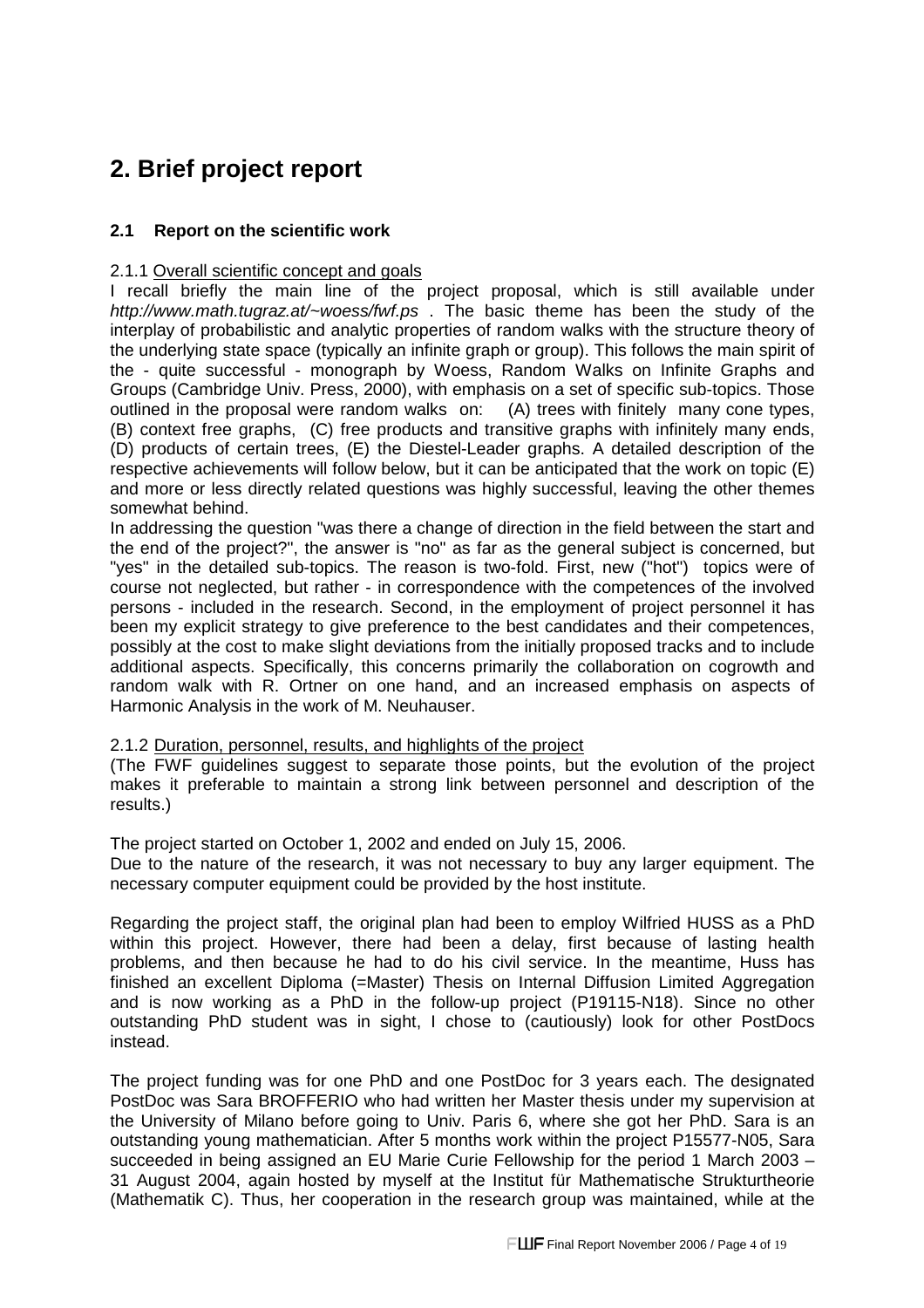same time allowing to use the FWF funds for additional project staff. The interaction was so intense that from the point of view of the research it is hard to separate the achievements of the two projects precisely. The initial work of Brofferio built upon the results in her thesis and completed the detailed understanding of properties of random walks on the affine group of the hyperbolic plane [19], [1]<sup>1</sup> and its discrete counterpart, the homogeneous tree [2]. The latter work, together with my own paper [4], was crucial for the understanding of random walks on lamplighter groups and DL-graphs [7], [22]. Our joint paper **[7]** is, in my view, one of the higlights of the project outcomes. (The research was done in the transitory phase between Sara's collaboration in FWF P15577 and her Curie fellowship.) In this paper, we determine the full Martin compactification of a class of random walks on DL-graphs, in particular lamplighter groups. This is the first such result for random walks on discrete groups that are amenable and have exponential growth. It is achieved via precise asymptotic estimates in space of the Green kernel of the random walk, based on a subtle idea of Brofferio how to compare the latter with the Green kernels of the projected random walks on each of the two trees that build up the DL-graph. Let me remark that this work falls precisely into subtopic (E) of the original project proposal.

The note [8] is also related with subtopic (E): it shows how one can compute the spectral radius and the norm of "lamplighter" transition operators on a variety of groups, resp. transitive graphs. This is based on my substantial collaboration **[25]** (plus a previous paper of 1997) with L. SALOFF-COSTE. This started before the project FWF P15577 and cannot be directly attributed to the latter, although it is linked with the basic approach to random walks on the affine group of a tree, and had a strong influence on **[15].** 

When it became clear that no excellent candidate for the PhD position was in immediate sight, I looked for another PostDoc, and found Dr. Ronald ORTNER who had written a Thesis in Discrete Geometry. He had a 50% project position, and a 50% assistant position at the institue. He first worked on subtopic (C) of the proposal (local limit theorem on free products with amalgamation), which however turned out to lead to unexpected and serious difficulties. Answering a ``hot'' question posed by group theorists, he then studied jointly with me **[12]** a way how to extend the notion of cogrowth in a satisfactory way to general (not necessarily regular) graphs via non-backtracking random walks. Non-backtracking RW is interpreted as a Markov chain on the associated line graph of oriented edges, and the structure of the latter is compared with that of the original graph. In this setting, we obtain all results that were previously known only for regular graphs, comprising Grigorchuk's theorem regarding groups (=Cayley graphs), by a completely new approach that combines Markov chain theory with quasi-isometry and a certain amount of Functional Analysis. This is also linked with the covering tree of the underlying graph, and can be seen in relation with subtopic (A) of the proposal, although somewhat deviating from the original plans. In any case, I believe that **[12]** is another highlight of the achieved results.

When it became clear that Ortner would move to a regular assistant position at Montanuniv. Leoben, I once more advertised a PostDoc position. The (by far) best candidate was Dr. Markus NEUHAUSER, with a PhD from TU München and a one year PostDoc at Univ. Neuchatel, working mostly in Harmonic Analysis (Kazdhan constants and other aspects of representation theory of finitely generated groups). The relation with random walk themes is obvious (mainly via Spectral Theory), so that I considered it preferable to employ the best candidate at the cost of shifting part of the research towards those topics. Among other, Neuhauser's paper [6] concerns wreath products, i.e., general "lamplighter groups" like those which have the DL-graphs of subtopic (E) as their Cayley graphs. Of course, I gave Neuhauser the liberty to carry on working in this area, with respectable outcomes [3], [6], [9], [10]. At the same time, we started an interesting an fruitful collaboration with Prof. Laurent BARTHOLDI (Lausanne). This had been preceded by my work [5] with Bartholdi, where we

 $\overline{a}$ 

 $1$  References refer to list of publications in §4 below.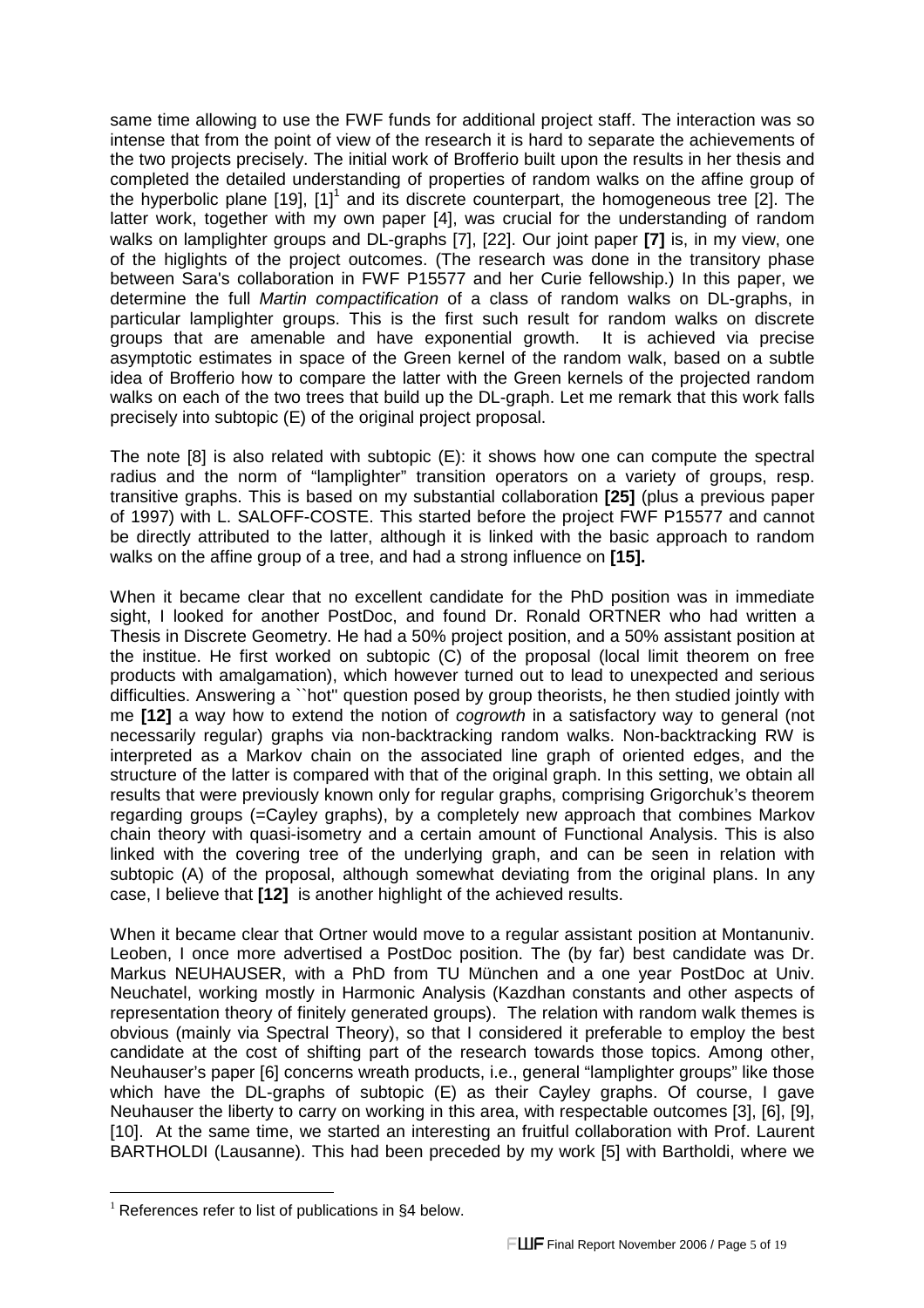found a very satisfactory "elementary" approach to the completely explicit computation of the spectrum of transition operators on DL-graphs (in particular, lamplighter groups), that is, the diagonalization of the transition operator. The main outcoume **[15]** of the collaboration of Bartholdi, Neuhauser and myself is the third of the highlights of this project. With the definition of the DL-graphs as the "horocyclic products" of two trees as the starting point, we introduce the horocyclic product of an arbitrary number of homogeneous trees. We then study a variety of properties of the resulting graph: we determine the full isometry group and show that it is unimodular precisely when all trees have the same degree. Thus, it can be a Cayely graph only in the latter case, and for a very large class of cases, following the spirit of the construction of discrete subgroups of Lie groups, we exhibit a finitely generated group whose Cayley graph is the horocyclic product. We also determine the Poisson boundary of random walks on the horocyclic product. Furthermore, we show that the spectrum of the simple random walk is always pure point, extending the results of Grigorchuk and Zuk, Dicks and Schick, and of [5] regarding lamplighter groups. Thus, it appears that there are many groups with Cayley graphs that have pure point spectrum, a property so far considered "unexpected". As a matter fact, in the post-project paper [30], on the basis of **[15]**, Neuhauser is able to add new substance to the counterexamples to a conjecture of Atiyah. On one hand the work done in **[15]** fits well into subtopic (E) of the proposal, but on the other hand, it goes beyond the specific ideas stated there: a fruitful development of this specific topic.

Along with his collaboration in the project, Neuhauser also brought his former fellow PostDoc from Neuchatel, Dr. Anders KARLSSON (KTH Stockholm) for a very fruitful one-week visit to Graz (the trip was funded by the RDSES program of ESF). This resulted in the two project publications [10] and [13], the latter belonging again to subtopic (E) and its extension to a wider class of structures.

In June 2004, I saw that funds were sufficient to advertise another PostDoc position within the project. Among several candidates, Dr. Florian SOBIECKY was the most promising; he gave a very good talk and showed vivid interst in work that involves more than one single field. Sobieczky brought new topics into the project, thus leading to a slight deviation from the original proposal: his main interest is in random walks on percolation clusters and similar random graphs. On the basis of his PhD Thesis (Univ. Göttingen), and with some additional suggestions by myself, he has concluded the paper [14]. He has developed an interesting comparison technique for Markov chains by interlacing of their eigenvalues. This technique has further potential application to random walks on finite graphs; in [14], it is applied to RW on finite percolation clusters. He has also started to work on DL-graphs - again subtopic (E) considering the isoperimetry of percolated horocyclic products of trees. This work is still unfinished. Sobieczky is an open-minded and interested character who brought a lively interaction with staff and guests into the project, even though one may observe that it takes him a certain effort to bring his various research ideas to an end.

A year before the end of the project, Dr. Elmar TEUFL was employed for 6 months on a 50% basis in the project. Teufl had written his PhD Thesis under the supervision of my colleague Peter Grabner (Institute of Analysis and Computational Number Theory, Math A) on topics that are part of my own research field, based on my collaboration with Grabner, dating back more than 10 years, on random walk on fractal graphs; see e.g. my survey article [18]. Grabner is, among other, a specialist in the use of complex analytic methods in combinatorial enumeration, in the spirit of Flajolet and Odlyzko. Teufl has taken up this topic very successfully and is extremely skillful in dealing with complex dynamics and functional equations arising from random walk and other, more combinatorial questions. Previously, he had held a project position in Grabner's START project, and also a 50% assistant position at Institut für Mathematische Strukturtheorie (Math C), maintaining a permanent fruitful interaction with me. I had supported his application for a EU Curie fellowship under the supervision of A. Grigor'yan at Bielefeld University In the brief waiting time until the start of that fellowship, I was glad to host him in FWF P15577. During that period, he has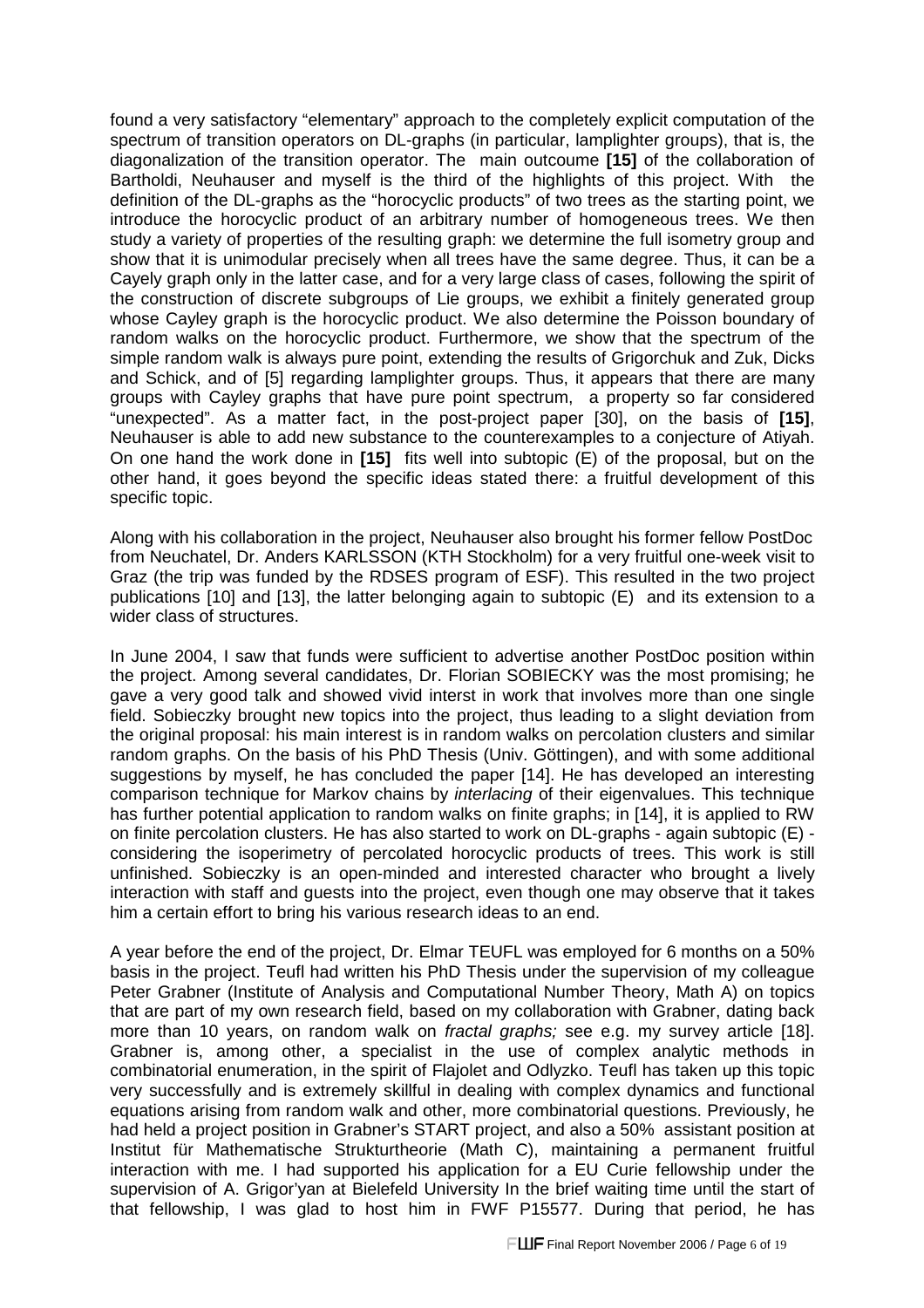contributed the papers [16] and **[17]** to the project publications. **[17]** falls basically into the subtopic (A), although the trees under consideration, rather than having finitely many cone types, have a "fractal" structure. The "nice trees" appeared in the 1984 book of Doyle and Snell, and asymptotics of return probabilities were later studied in a non-rigorous way by theoretical physicists (Burioni, Cassi, Pirati and Regina). Here, Teufl and B. Steinsky (another former PhD student of P. Grabner) give a rigorous treatment of those asymptotics, which is a rather difficult task because of the multi-dimensional functional equation that arises. Once more, the asymptotics exhibit the interesting phenomenon of logarithmic oscillations. This is another highlight among the project publications, although it should be added that a final piece of the "puzzle" regarding the treatment of the functional equation was inserted by Teufl only recently.

In the final 6 months of the project, the line of research of F. Sobieczky received additional support from Dr. Adam TIMAR, a young PhD of Hungarian nationality from the excellent school of Russell Lyons (Bloomington, Indiana). His work concerned percolation on vertextransitive graphs, and in particular, non-unimodular graphs [11]. This meant of course a deviation from the original plans. The link with the project themes has it roots in a paper of Soardi and Woess [Math. Zeitschrift 205 (1990) 471-486], where we related amenability and the modular function of the isometry group of a transitive graph with the spectral radius of simple random walk (this has been taken up in **[25]**). The interplay and common ways of thinking between random walk and percolation theory on general transitive graphs has always been fascinating for me, and I was very glad to be able to incorporate part of this into the FWF project.

Some final words are due on the external project collaborators. Five prominent names were included in the proposal, and each of them came to Graz at least once. It has been my strategy to see whether those visits could be realized on the basis of other funding whenever possible. Indeed, each of them came as a one-month visiting professor funded by TU Graz, thereby also giving an advanced course: Dr. Tatiana NAGNIBEDA-SMIRNOVA (KTH Stockholm, now Univ. Geneva) already shortly before the very beginning of the project, Prof. Laurent SALOFF-COSTE (Cornell Univ., Ithaca) in January 2003, Prof. Andrzej ZUK (ENS Lyon, now Univ. Paris 6) in March 2004, Prof. Laurent BARTHOLDI (UC Berkeley, now EPF Lausanne) in October 2004, and Prof. Vadim A. KAIMANOVICH (IU Bremen) in January 2006.

In addition, visits of KAIMANOVICH in October 2002 and BARTHOLDI in June 2003 were funded by the project. Indeed, those two had a particularly positive influence on the project work. Kaimanovich is always very generous in giving hints and suggestions on the basis of his profound mathematical knowledge. In particular, he has had a very good interaction with Sobieczky, although the resulting research has not yet been concluded. Bartholdi is a brilliant young mathematician, open minded and with multiple interests, who interacted with all team members that he met during his stays. Papers [5] and **[15]** (with a total of 69 pages) are the visible and substantial outcome of this interaction.

In conclusion, let me remark that an overall presentation of the activities, guests, publications, and so on, of my research group at Graz since 1999 is available under http://www.math.tugraz.az/~woess/mathCreport.pdf

#### **2.2. Personnel development – importance of the project for the scientific careers of those involved (including the project leader)** (2000 characters excl. spaces)

• Dr. Sara BROFFERIO worked within the project FWF P15577 in the period 1 October 2002 – 28 February 2003. From 1 March 2003 until 31 August 2004 she held a Curie fellowship at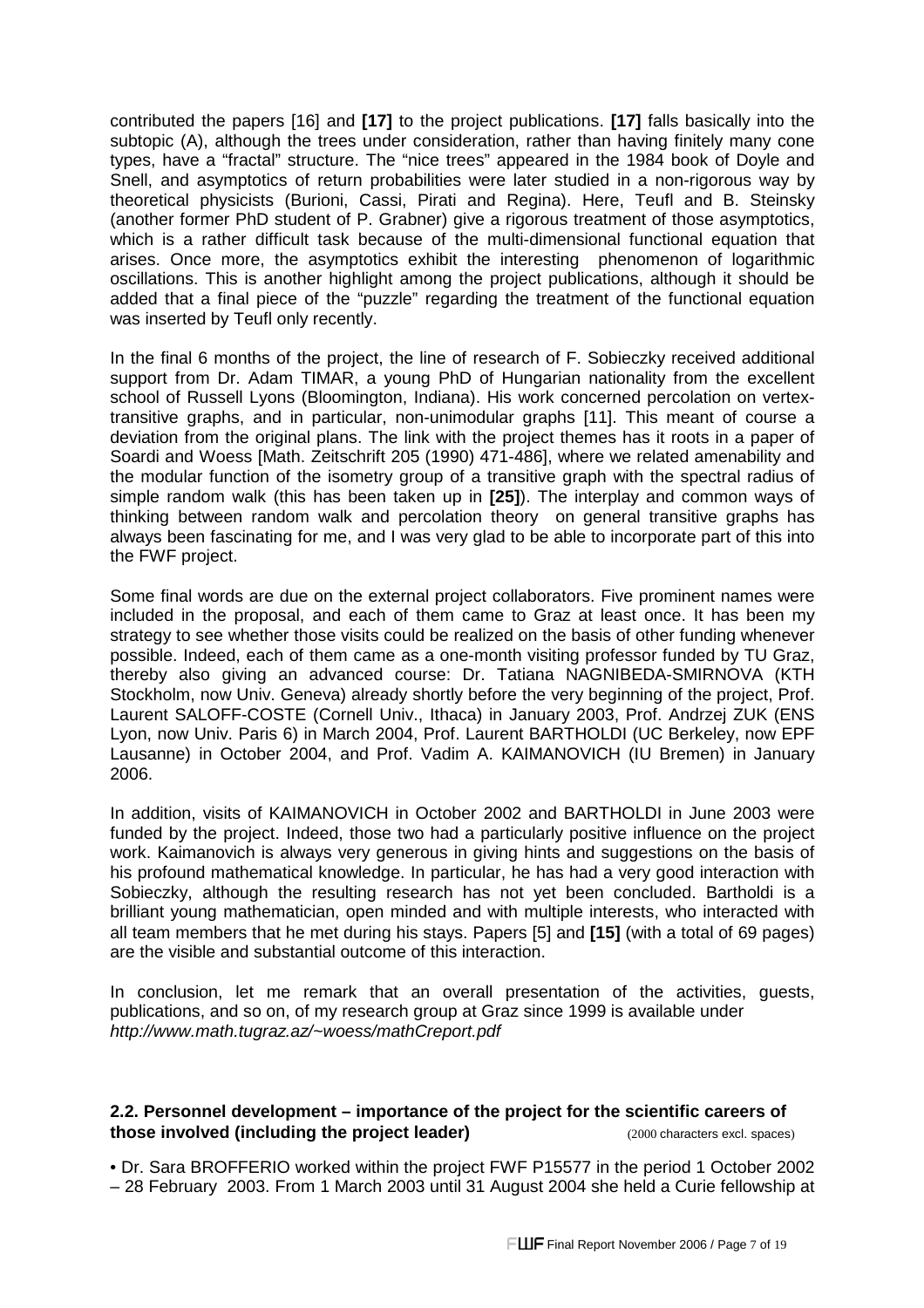the same host institute. Starting with 1 September 2004, she now has a permanent maitre de conference position at Univ. Paris-Orsay, France.

• Dr. Roland ORTNER worked within FWF P15577 in the period 1 October 2002 – 31 July 2003. Since then, he holds a regular assistant position at the Department of Mathematics and Information Technology of Montanuniversität Leoben, Austria.

• Dr. Markus NEUHAUSER worked within FWF P15577 in the period 1 October 2003 – 30 September 2005. He then moved to an assistant position at the Institute of Mathematics, Univ. Göttingen, Germany.

• Dr. Florian SOBIECKY worked within FWF P15577 in the periods 1 October 2004 – 31 August 2005 and 1 January – 30 April 2006, interrupted for the purpose of a stay at Univ. Bochum (Germany). Since 1 October 2006 he is continuing to work at Institut für Math. Strukturtheorie within a new, individual FWF project of his own.

• Dr. Elmar TEUFL worked within FWF P15577 in the period 1 April – 30 September 2005. He then moved to Bielefeld University, Germany, for a Curie Fellowship after the end of which he will get an assistant position at the Faculty of Mathematics at Bielefeld.

• Dr. Adam TIMAR worked within FWF P15577 in the period 15 January – 15 July 2006. He now holds an assistant professor position at University of British Columbia, Vancouver, Canada.

One can see that project collaborators have spread out over the world and are continuing their research career.

Regarding the effects on the host institute, and on myself as the project leader, I first want to remark that with the neo-liberal ideology sweeping through European Universities, my University's primary way to measure research success of its academic staff is via the amount of raised funds, as opposed to the effective contents of the research. Thus, in order to develop and maintain a reasonable research environment, funded projects such as the present one have become essential. Apart from this somewhat sarcastic remark, there are visible, truly positive effects of that project: it laid the base for building up an active research group in my field after my return to Austria in 1999. My international visibility as well as that of the group has clearly increased. Maintaining good contacts with all project collaborators, I could amplify my already existing good international contacts and prepare the ground for new collaboration.

#### **Graz, 21 November 2006, Wolfgang Woess**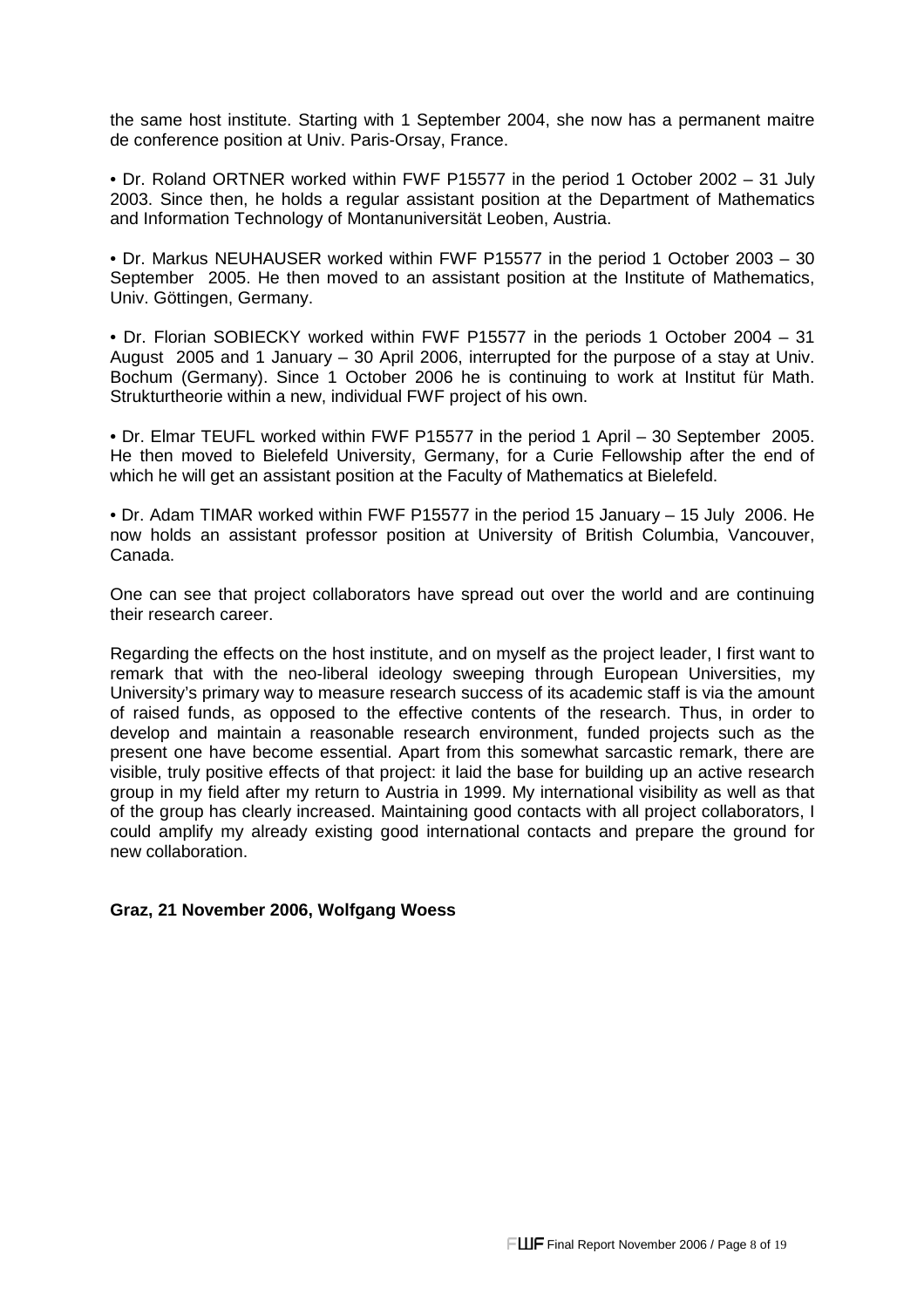| not funded by the FWF |                |                   | funded by the FWF (project) |                |                    |
|-----------------------|----------------|-------------------|-----------------------------|----------------|--------------------|
| co-workers            | number         | Person-<br>months | co-workers                  | number         | Person -<br>months |
| non-scientific        | $\mathbf 1$    | 2                 | non-scientific              |                |                    |
| co-workers            | (Secretary)    |                   | co-workers                  |                |                    |
| diploma students      |                |                   | diploma students            |                |                    |
| PhD students          |                |                   | <b>PhD</b> students         |                |                    |
| post-doctoral         | $\overline{2}$ | 3.5               | post-doctoral               | 6              | 56                 |
| co-workers            | (Ortner,       |                   | co-workers                  | (Brofferio,    |                    |
|                       | Karlsson)      |                   |                             | Ortner,        |                    |
|                       |                |                   |                             | Neu-           |                    |
|                       |                |                   |                             | hauser,        |                    |
|                       |                |                   |                             | Sobieczky,     |                    |
|                       |                |                   |                             | Teufl,         |                    |
|                       |                |                   |                             | Timar)         |                    |
| co-workers with       | $\mathbf{1}$   | 1                 | co-workers with             |                |                    |
| "Habilitation"        | (Zuk)          |                   | "Habilitation"              |                |                    |
| (professorial         |                |                   | (professorial               |                |                    |
| qualifications)       |                |                   | qualifications)             |                |                    |
| Professors            | 3              | 24                | professors                  | $\overline{2}$ | 1                  |
|                       | (Woess;        |                   |                             | (Woess,        |                    |
|                       | Kaimano-       |                   |                             | Kaimano-       |                    |
|                       | vich,          |                   |                             | vich)          |                    |
|                       | Saloff-        |                   |                             |                |                    |
|                       | Coste)         |                   |                             |                |                    |

# **3. Information on project participants**

Remark: it is not completely clear whether (e.g.) I myself (Woess) should figure as "funded", since I did not use any project money, except for one conference participation.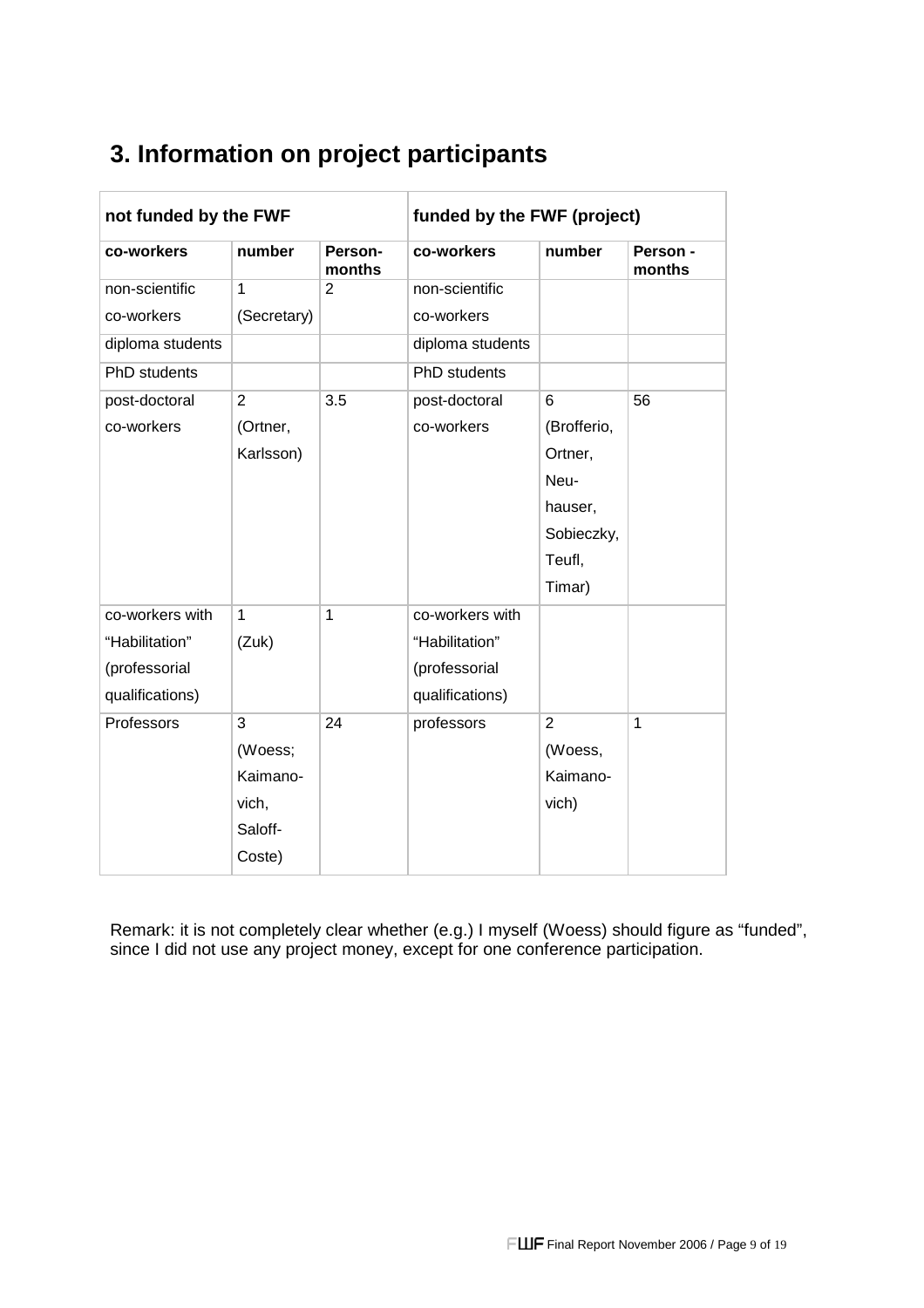## **4. Attachments**

#### **List 1 - Scientific publications**

All project publications that have appeared, resp. have been accepted for publication are peer-reviewed. Papers that are currently submitted as well as those which are still being brought to paper are / will also be subject to a peer-reviewing procedure.

Some of the publications (in a transitory phase of project staff, or in the case of external coauthors) are also attributed to other projects, resp. funding.

#### **1.1. Project publications that have already appeared in print**

[1] S. Brofferio: Speed of stochastic locally contractive systems, Ann. Probab. 31 (2003), 2040-2067.

[2] S. Brofferio: Renewal theory on the affine group of an oriented tree. J. Theoret. Probab. 17 (2004) 819-859.

- [3] A. Karlsson and M. Neuhauser: The Bass conjecture and growth in groups, Colloquium mathematicum 100 (2004) 23-27.
- [4] W. Woess: Lamplighters, Diestel-Leader graphs, random walks, and harmonic functions, Combinatorics, Probability & Computing 14 (2005) 415-433.
- [5] L. Bartholdi and W. Woess: Spectral computations on lamplighter groups and Diestel-Leader graphs, J. Fourier Analysis Appl. 11 (2005) 175-202.
- [6] M. Neuhauser: Relative property (T) and related properties of wreath products, Mathematische Zeitschrift 251 (2005) 167-177.
- **[7] S. Brofferio and W. Woess: Green kernel estimates and the full Martin boundary for random walks on lamplighter groups and Diestel-Leader graphs, Annales Inst. H. Poincar**é **(Probab. & Stat.) 41 (2005) 1101-1123.**
- [8] W. Woess: A note on the norms of transition operators on lamplighter graphs and groups, Int. J. Algebra and Computation 15 (2005) 1261-1272.

[9] M. Neuhauser: Kazhdan constants for compact groups, J. Australian Math. Soc. 81 (2006), 11-14.

- [10] A. Karlsson and M. Neuhauser: Heat kernels, theta identities, and zeta functions on cyclic groups, Contemporary Mathematics 394 (2006), 177-189.
- [11] A. Timar: Percolation on nonunimodular graphs, Annals Probab. 34 (2006), ?-?.

#### **1.2. Project publications that have been accepted for print**

- **[12] R. Ortner and W. Woess: Non-backtracking random walks and cogrowth of graphs, Canadian J. Math., to appear, 16 pages.**
- [13] A. Karlsson and W. Woess: The Poisson boundary of lamplighter random walks on trees, Geometriae Dedicata, to appear, 13 pages.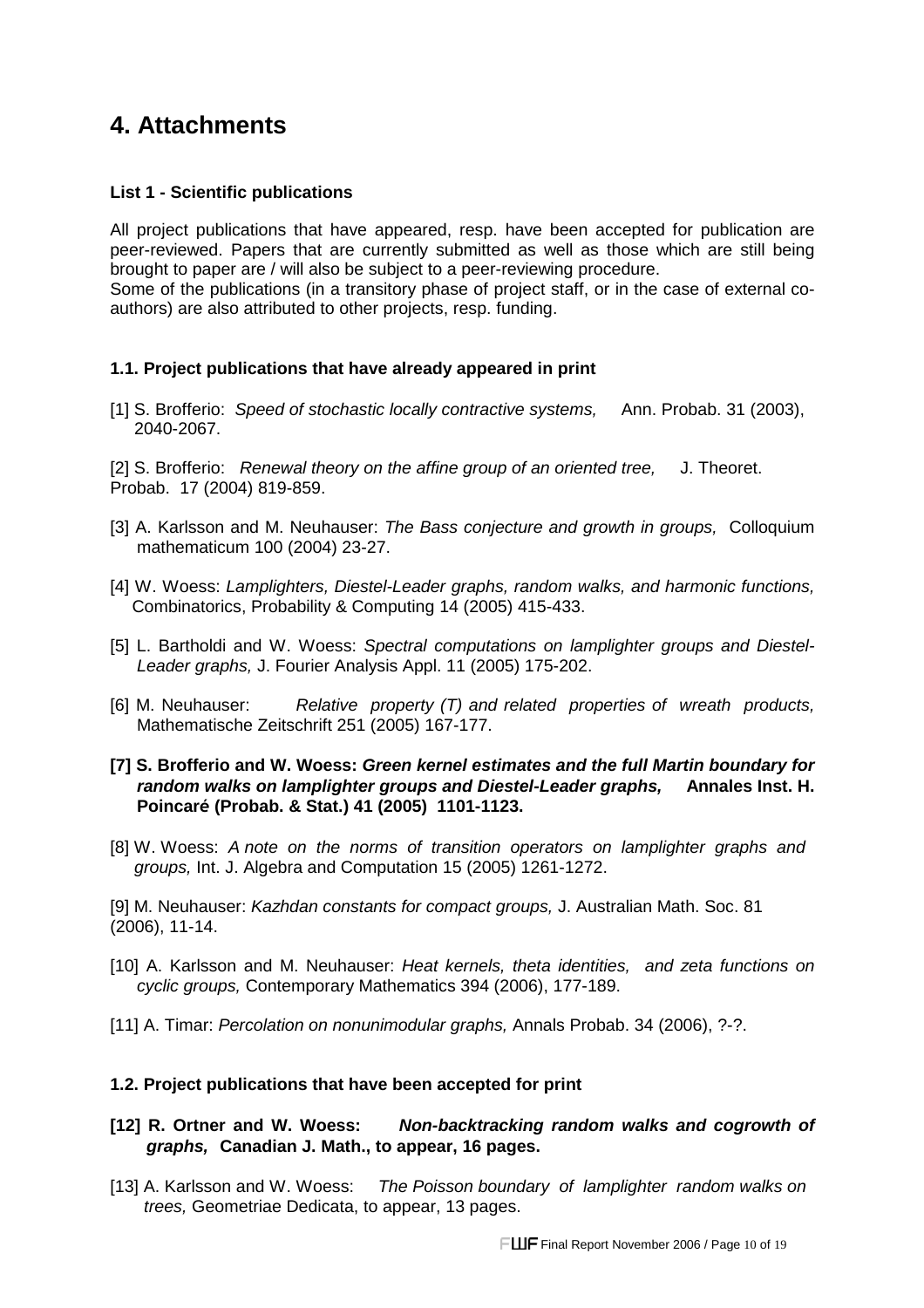#### **1.3. Project publications that have been submitted**

[14] F. Sobieczky: Random walks on the finite components of random partial graphs of transitive graphs, preprint, TU Graz (2005) [currently under revision following referees' suggestions], 22 pages.

#### **[15] L. Bartholdi, M. Neuhauser and W. Woess: Horocyclic products of trees, preprint, TU Graz (2006), 41 pages.**

[16] E. Teufl and S. Wagner: *Enumeration problems for classes of self-similar of graphs*, preprint, TU Graz (2006), 19 pages.

#### **1.4. Project publication in phase of final preparation**

**[17] B. Steinsky and E. Teufl: Random walk on nice trees, TU Graz & Univ. Bielefeld (2006), 26 pages.** 

#### **1.5. Publications having close relation with the project**

In the period of the FWF project P15577-N05, the research team at Institut für Mathematische Strukturtheorie (Math. C) has produced a number of further publication that did not directly rely on the FWF funding, but are  $-$  as regards to contents and involved persons  $$ closely related with the project, so that the outcomes cannot be seen as completely separated from the project work. These publications are listed here.

- [18] W. Woess: Generating function techniques for random walks on graphs, in "Heat" Kernels and Analysis on Manifolds, Graphs, and Metric Spaces", P. Auscher, Th. Coulhon and A. Grigor'yan, eds. Contemporary Math. 338 (2003) 391-423
- [19] S. Brofferio: How a centred random walk on the affine group goes to infinity, Ann. Inst. H. Poincaré (Probab. &Stat.) 39 (2003) 371-384.
- [20] B. Krön and E. Teufl: Asymptotics of the transition probabilities of the simple random walk on self-similar graphs, Trans. Amer. Math. Soc. 356 (2004) 393-414.
- [21] D. I. Cartwright and W. Woess: Isotropic random walks in a building of type  $\tilde{A}$  d, Math. Zeitschrift 247 (2004) 101-135.
- [22] S. Brofferio and W. Woess: Positive harmonic functions for semi-isotropic random walks on trees, lamplighter groups, and DL-graphs, Potential Analysis 24 (2006) 245- 265.
- [23] S. Brofferio: "The Poisson boundary of finitely generated groups of rational affinities", J. Math. Sci., to appear.
- [24] S. Brofferio: "The Poisson boundary of random rational affinities", Ann. Inst. Fourier (Grenoble) 56 (2006) 499-515.

#### **[25] L. Saloff-Coste and W. Woess: Transition operators on co-compact G-spaces, Revista Matematica Iberoamericana, to appear, 56 pages.**

[26] S. Blachère and S. Brofferio: Internal diffusion limited aggregation on groups having exponential growth, Probability Theory Rel. Fields, to appear, 20 pages.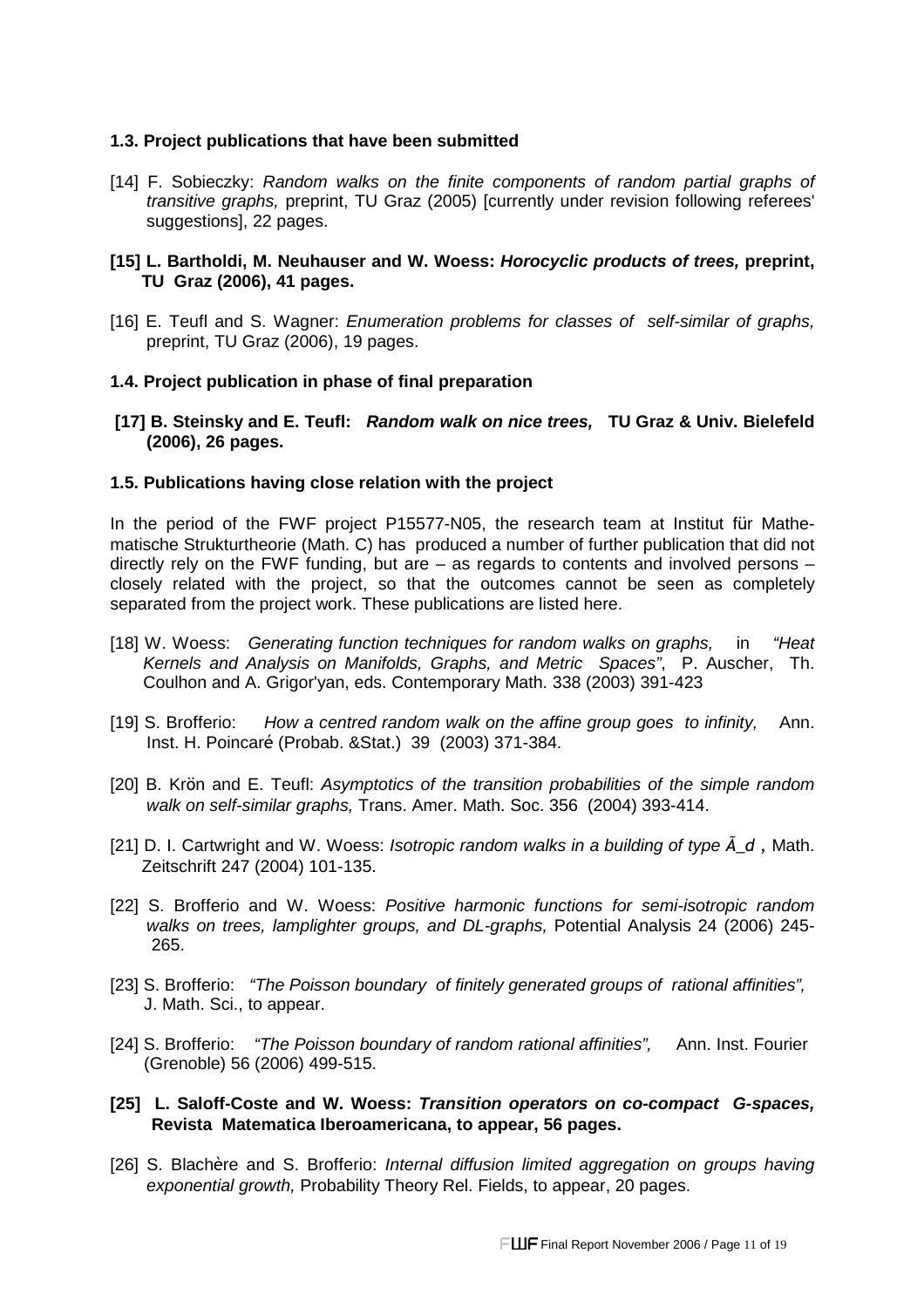- [27] D. I. Cartwright and W. Woess: The spectrum of the averaging operator on a network (metric graph), Illinois J. Math., to appear, 25 pages.
- [28] L. Gilch: Rate of escape of random walks on free products, J. Australian Math. Soc., to appear, 22 pages.
- [29] L. Gilch: Rate of escape of lamplighter random walks on trees, preprint, TU Graz (2005), 16 pages.

[30] M. Neuhauser: New counterexamples to the strong Atiyah conjecture, preprint, Univ. Göttingen (2006).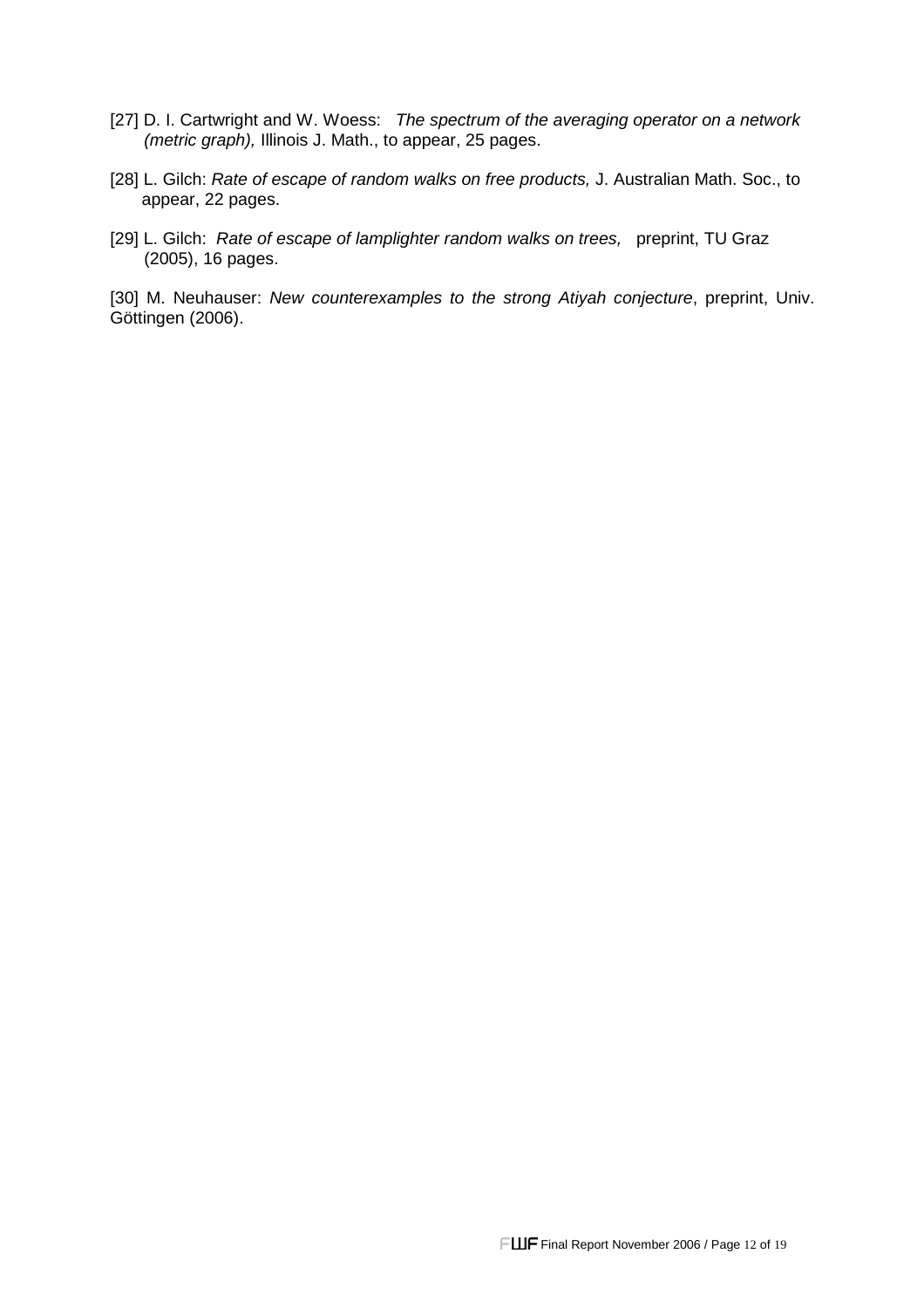#### **List 2 - Project-related participation in international scientific conferences**

The conference participations marked with **(\*)** were funded by the project. For the other conference participations, different funding was found.

#### **2.1. Conference participations - invited lectures**

- 1) W. Woess: "Generating function techniques for random walks on graphs", series of talks (17. April – 2. May 2002) in the special trimester "Heat Kernels, Random Walks & Analysis on Metric Spaces", Centre Emile Borel, Paris (France), April-July 2002.
- 2) W. Woess: "Transition operators on co-compact G-spaces, and a theorem of Brooks", invited talk, conference "Analysis on Graphs and Metric Spaces", Institut Henri Poincaré, Paris (France), 26-28 June 2002.
- 3) W. Woess: "Lamplighters, Diestel-Leader graphs, random walks, and a quasiisometry problem", International Conference on Group Theory, Gaeta (Italy), 1-6 June 2003.
- 4) W. Woess: "Transition operators on co-compact G-spaces" , Workshop on Groups, Geometry and Dynamics (in memory of Bob Brooks), Technion, Haifa (Israel), 5-9 January 2004.
- 5) M. Neuhauser: "The metaplectic representation on finite Heisenberg groups", Third Viennese Gabor Workshop, Univ. Vienna (Austria), 10-12 May 2004. **(\*)**
- 6) W. Woess: "Lamplighter random walks", Third Colloquium on Mathematics and Computer Science, TU Vienna (Austria), 13.09.2004 bis 17.09.2004. (Talk within the Special Day for Helmut Prodinger.)
- 7) W. Woess: "Non-backtracking random walks and cogrowth of graphs",XXV Conferenza di Analisi armonica, Bologna (Italy), 6-9 April 2005.
- 8) W. Woess: "Horocyclic products of trees", Minisymposium "Symmetries of finite and infinte graphs, Montanuniv. Leoben (Austria), 19 May 2005.
- 9) Elmar Teufl: "Simple random walk on a class of fractal-like trees", special session "Stochastic Analysis on Metric Spaces",  $2^{nd}$  joint meeting AMS – DMV – ÖMG, Mainz (Germany), 16-19 June 2005. **(\*)**
- 10) W. Woess: "Martin compactification of random walks on the lamplighter group", Journées "Marches Aléatoires sur les graphes et les groupes", Univ. Tours (France), 3-5 July 2006.
- 11) W. Woess: "Lamplighter random walks", Fourth Colloquium on Mathematics and Computer Science, Univ. Nancy (France), 18-22 September 2006.

#### **2.2. Conference participations - lectures**

1) S. Brofferio: "Renewal theory on an oriented tree",conference on "Probability Theory on Algebraic-Topological Structures", Bommerholz (Germany), 3-7 March 2003. **(\*)**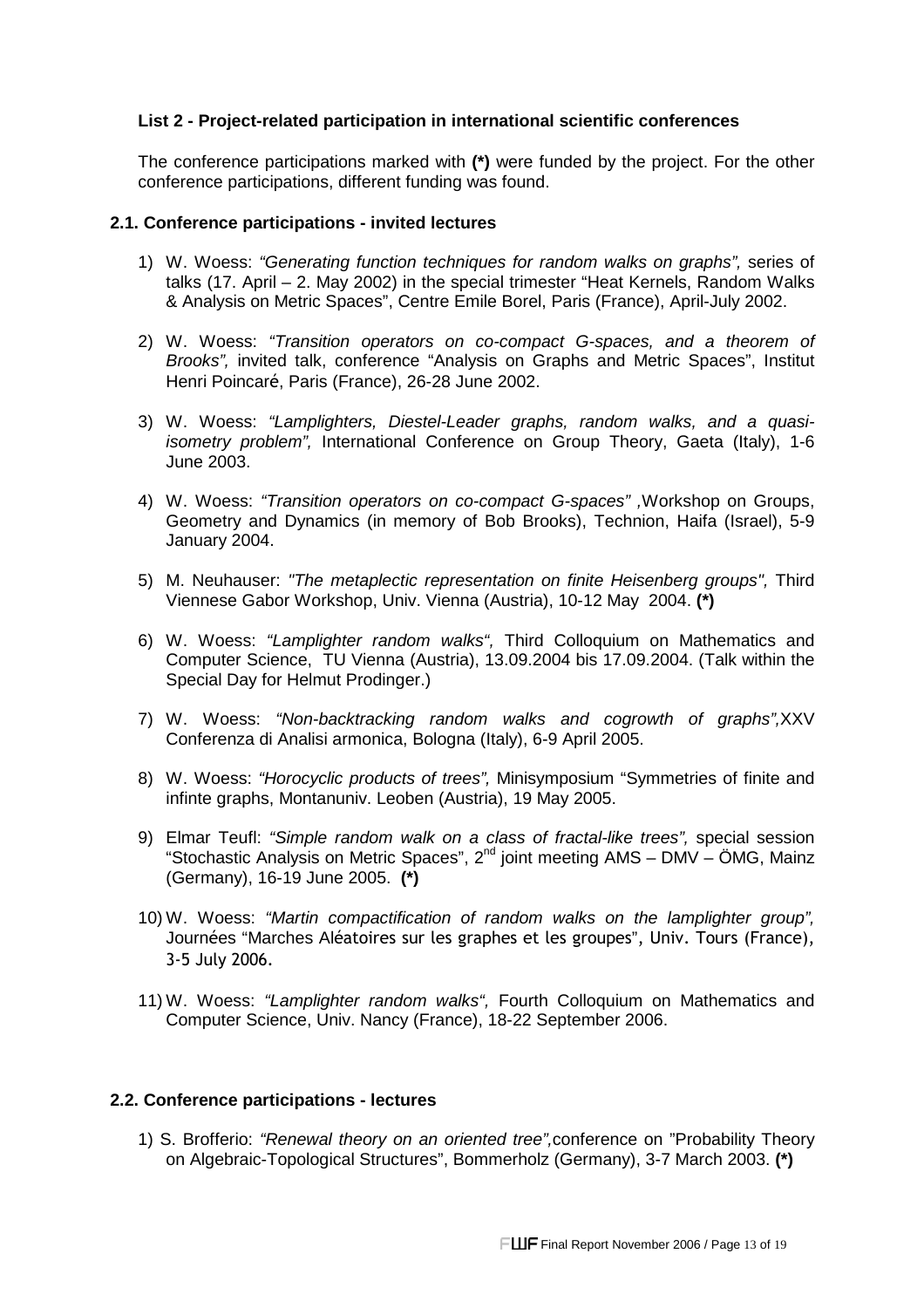- 2) W. Woess: "Lamplighter-Irrfahrten und harmonische Funktionen", Kolloquium ueber Wahrschinlichkeitstheorie und Statistik, TU Graz, 9-11 April 2003.
- 3) W. Woess: "Harmonic functions on lamplighter graphs", 8. Österreichischisches Mathematikertreffen, Nachbarschaftstagung in Kooperation mit SIMAI und UMI, Bozen (Italy), 22 -26 September 2003.
- 4) S. Brofferio: "Frontiera di Poisson delle transformazioni affini a coefficienti razionali", Conference on "Geometria algebrica ed aritmetica", Padova (Italy), 7-9 January 2004.
- 5) S. Brofferio: "The Poisson boundary of random rational affinities", Conference on "Théorie Ergodique des Actions de Groupes", Orléans (France), 23-25 May 2004.
- 6) S. Brofferio: "Martin boundary for Diestel-Leader graphs and lamplighter groups", Conference on "Géométrie et Analyse sur les Structures Aléatoires", Lille (France), 25-28 May 2004.
- 7) S. Brofferio: "The Poisson boundary of random rational affinities", Conference on "Geometric Group Theory, Random Walks, and Harmonic Analysis", Cortona (Italy), 13-19 June 2004.
- 8) M. Neuhauser: "Relative property (T) and related properties of wreath products", Conference on "Geometric Group Theory, Random Walks, and Harmonic Analysis", Cortona (Italy), 13-19 June 2004. **(\*)**
- 9) W. Woess: "Non-backtracking random walks and cogrowth of graphs", Conference on "Geometric Group Theory, Random Walks, and Harmonic Analysis", Cortona (Italy), 13-19 June 2004.
- 10) F. Sobieczky: "Annealed return probability of a random walk on a stationary random partial graph of the Cayley graph of an amenable group",Workshop on "Self-similar Random Structures, Hausdorff Dimension and Branching, EURANDOM, Eindhoven (The Netherlands) 14-18 March, 2005. **(\*)**
- 11) M. Neuhauser: "Heat kernels on cyclic groups", Workshop "Group theoretical methods, operator theory, and non-orthogonal expansions", Erwin Schrödinger Institute, Vienna (Austria), 10-22 April 2005. **(\*)**
- 12) M. Neuhauser: "Explicit construction of the metaplectic representation for finite cyclic groups", Conference on "Modern methods of time-frequency analysis", Strobl (Austria), 22-27 May 2005. **(\*)**
- 13) F. Sobieczky: "Random Walks on the finite components of random partial graphs of transitive graphs", First Cornell Summer School in Probability (NSF), Cornell, Ithaca, NY (USA), 10-23 July 2005. **(\*)**
- 14) W. Woess: "Horozyklische Produkte von Bäumen", 16. Internationaler Kongress der Österreichischen Mathematischen Gesellschaft, Klagenfurt, 18-23 September 2005. **(\*)**
- 15) A. Timar: "Neighboring clusters in Bernoulli percolation", RDSES/ESI Educational Workshop on Discrete Probability, Erwin Schrödinger Institute, Vienna (Austria), 13- 25 March 2006**. (\*)**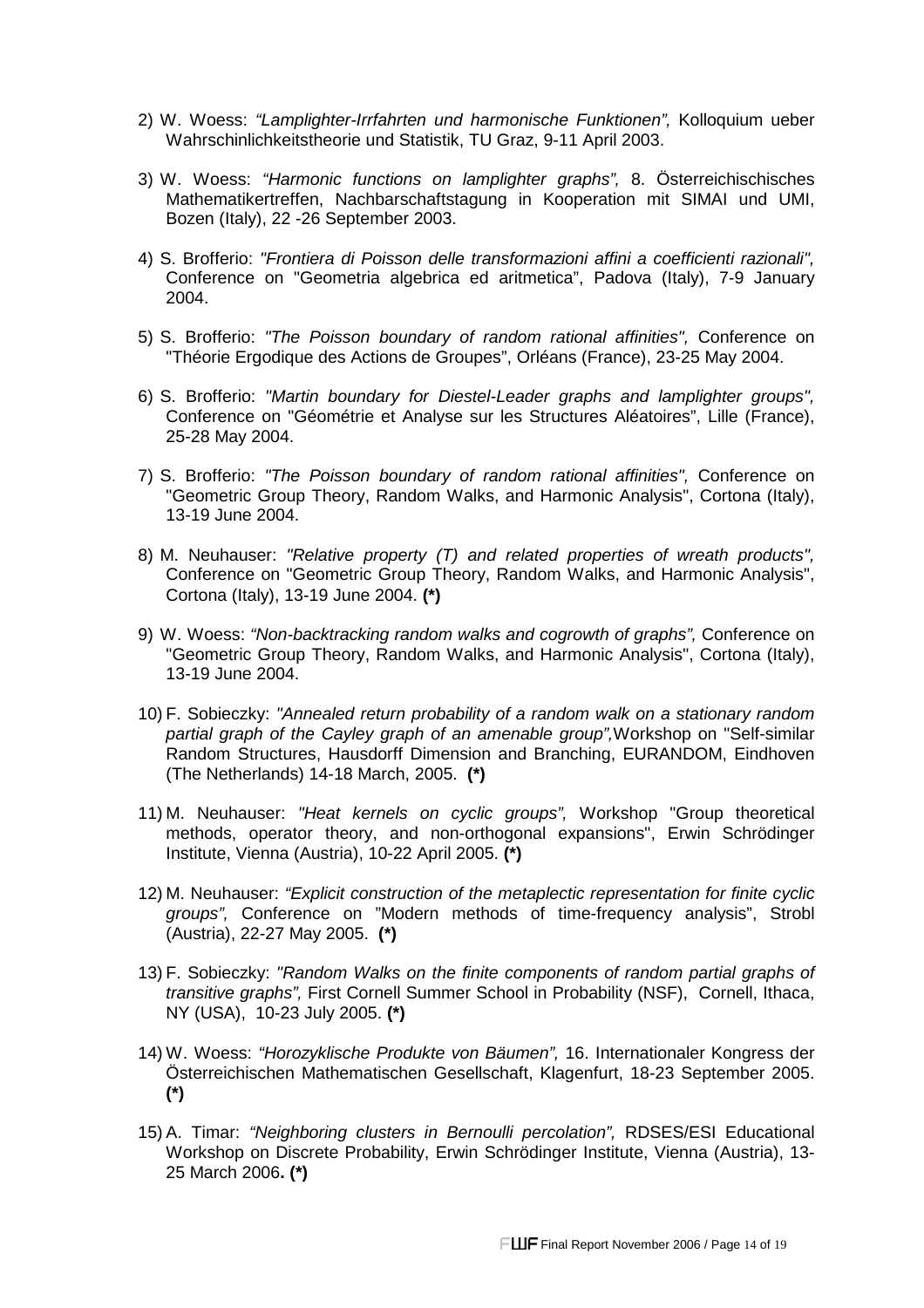- 16) E. Teufl: "Spectral dimension and the number of spanning trees of fractal graphs", RDSES/ESI Educational Workshop on Discrete Probability, Erwin Schrödinger Institute, Vienna (Austria), 13-25 March 2006.
- 17) F. Sobieczky: "Anchored expansion of products of random trees", RDSES/ESI Educational Workshop on Discrete Probability, Erwin Schrödinger Institute, Vienna (Austria), 13-25 March 2006.
- 18) A. Timar: "Neighboring clusters in Bernoulli percolation", AMS Meeting, San Francisco, 29-30 April 2006. **(\*)**
- 19) F. Sobieczky: "Anchored isoperimetry of products of trees", 9th International Vilnius Conference on Probability Theory and Statistics Vilnius (Lithuania), 25-30 June 2006. **(\*)**

#### **2.3 Conference participations without lectures or posters**

1) R. Ortner, conference on "Probability Theory on Algebraic-Topological Structures", Bommerholz (Germany), 3-7 March 2003.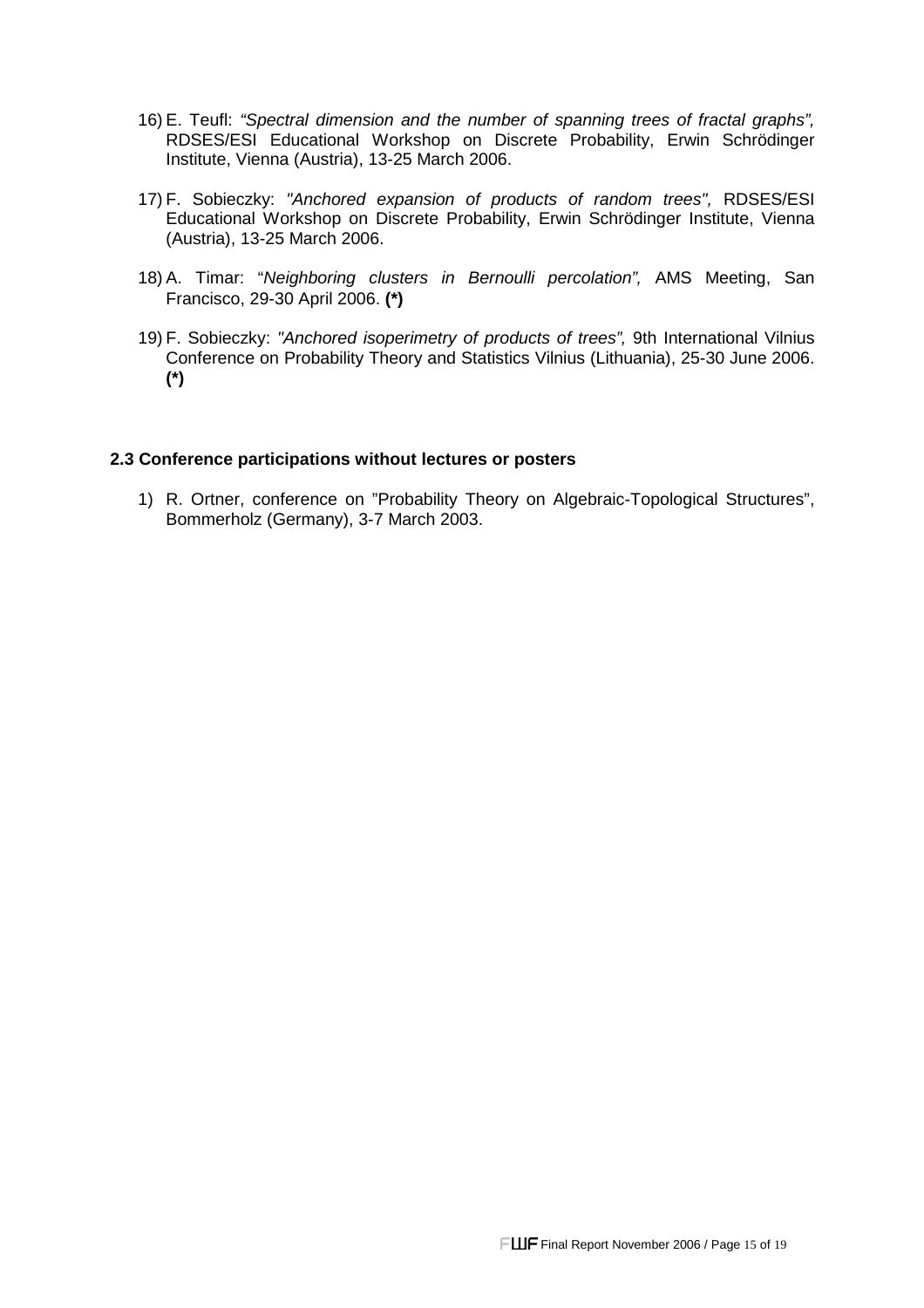### **List 3 - Development of collaborations**

|   |                |   | Nature<br>(national);<br>N<br>Е<br>(European);<br>(other international cooperation)                                                                                                                                                                                                                                                                                                                 |  |  |  |
|---|----------------|---|-----------------------------------------------------------------------------------------------------------------------------------------------------------------------------------------------------------------------------------------------------------------------------------------------------------------------------------------------------------------------------------------------------|--|--|--|
|   |                |   | E1<br>low (e.g. no joint publications but mention in acknowledgements or similar);<br>Extent<br>E <sub>2</sub><br>medium (collaboration e.g. with occasional joint publications, exchange of<br>materials or similar but no longer-term exchange of personnel);<br>E3<br>high (extensive collaboration with mutual hosting of group members<br>for research stavs requilar ioint publications etc.) |  |  |  |
|   |                |   | Discipline<br>within the discipline<br>D<br>т<br>transdisciplinary                                                                                                                                                                                                                                                                                                                                  |  |  |  |
|   |                |   |                                                                                                                                                                                                                                                                                                                                                                                                     |  |  |  |
| N | E              | D | Collaboration partner / content of the collaboration                                                                                                                                                                                                                                                                                                                                                |  |  |  |
| E | E <sub>3</sub> | D | 1) Name: Vadim A. Kaimanovich<br>Title: Prof. Dr.<br>Institution: International University Bremen<br>Content: Permanent collaboration with W. Woess since many years on<br>boundary theory and related subjects. Collaboration with F. Sobiecky on                                                                                                                                                  |  |  |  |
| E | E <sub>3</sub> | D | amenability questions.<br>Title: Prof. Dr.<br>2) Name: Laurent Bartholdi<br>Institution: EPF Lausanne<br>Content: Intense collaboration and joint publications on spectral theory of<br>transition operators on DL-graphs and on horocyclic products of trees                                                                                                                                       |  |  |  |
| E | E2             | D | Title: Dr.<br>Anders Karlsson<br>3) Name:<br>Institution: KTH Stockholm<br>Content: Collaboration and joint publications with M. Neuhauser (growth of<br>groups, heat kernels and zeta functions) and W. Woess (lamplighter random<br>walks on trees)                                                                                                                                               |  |  |  |
| I | E2             | D | 4) Name: Laurent Saloff-Coste<br>Title: Prof. Dr.<br>Institution: Cornell University, Ithaca, NY<br>Content: Collaboration and joint publications on norms of transition operators                                                                                                                                                                                                                  |  |  |  |
| Е | E <sub>1</sub> | D | Title: Prof. Dr.<br>Nina Gantert<br>5) Name:<br>Institution: Universität Münster<br>Content: First contacts in June 2006 for establishing future collaboration,<br>linked with the follow-up project P19115-N18                                                                                                                                                                                     |  |  |  |